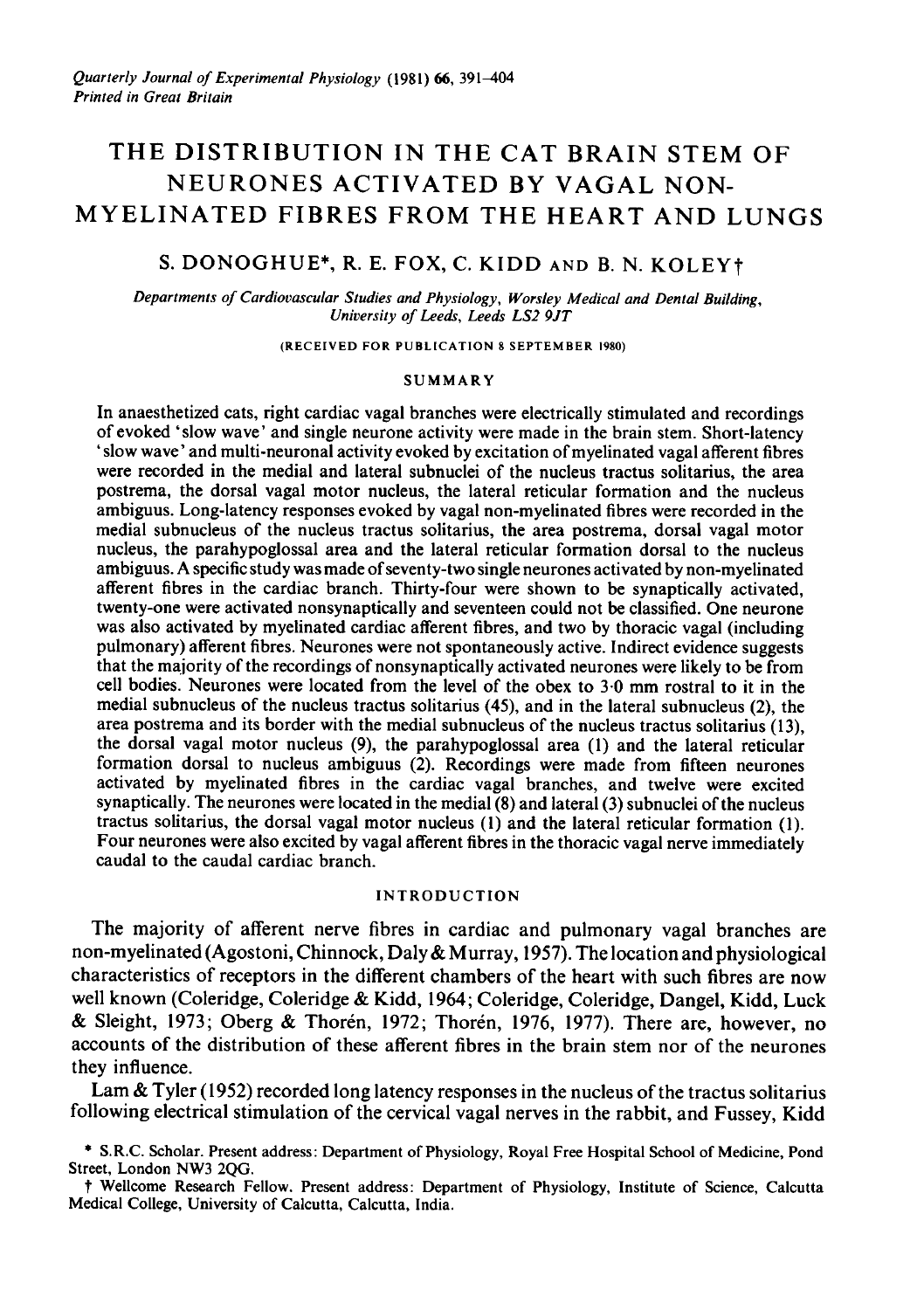& Whitwam (1973) described multiple and single neuronal activity in the nucleus tractus solitarius and dorsal vagal motor nucleus of the dog in response to electrical stimulation of non-myelinated fibres of the cervical vagus. However, cervical vagal stimulation excites a mixed population of afferent fibres with a wide distribution of receptor sites in the thorax and abdomen. Since it is not easy to selectively activate, with physiological stimuli, cardiac receptors with non-myelinated afferent fibres we therefore attempted to restrict the origins of the afferent fibres activated by stimulating only cardiac vagal branches passing to the heart on the right side. Our aim was to define the distribution, within the brain stem, of neurones activated by electrical stimulation of such fibres; additionally, information on the location of neurones activated by myelinated fibres in this branch was also obtained. A preliminary account of these experiments has been communicated to the Physiological Society (Donoghue, Fox, Kidd & Koley, 1977).

#### METHODS

Experiments were performed on nineteen adult cats weighing 2.3-3.7 kg. Anaesthesia was induced with sodium thiopentone (40 mg. kg<sup>-1</sup>, Intraval, May & Baker, injected I.P., and maintained with additional intermittant intravenous injections (5 mg. ml<sup>-1</sup>), or with  $\alpha$ -chloralose (10 mg. ml<sup>-1</sup>). The level of anaesthesia was adjusted so that the withdrawal reflex was just abolished. Cannulae were placed in the femoral artery and vein and a tracheal cannula inserted. Positive pressure ventilation was applied with a pump (Starling 'Ideal') using oxygen enriched room air ( $\overline{F}_{1,0_2} = 0.4$ ) and with the expiratory tube placed under 1-2 cm water. Arterial blood pressure, gastric temperature and end-tidal  $P_{CO_2}$  were routinely monitored and maintained within normal limits.

Portions of ribs 2-6 on the right side were removed, the upper lobe of the right lung was ligated and removed and the azygos vein was tied and divided. The caudal cardiac branch or branches of the right vagal nerve were dissected free of surrounding tissue. Only those branches in which electrical stimulation (rectangular pulses,  $10.0 \text{ V}$ ,  $1.0 \text{ ms}$ ) produced an immediate and intense bradycardia were used. The thoracic vagal nerve at the level of the lung root and its branches to the upper and middle lobe of the right lung were similarly isolated. The right cervical vagal nerve and, sometimes, the aortic nerve, were exposed and isolated by a lateral approach. The head was placed in a stereotaxic frame (La Precision Cinematographique, Ansieres, Paris) and the dorsal surface of the brain stem was exposed; in some preparations the caudal part of the cerebellum was removed by suction to allow access to the rostral parts of the medulla. The animal was then rotated 45<sup>o</sup> on its longitudinal axis.

Stimulating electrodes, consisting either of fine silver wire (20  $\mu$ m diam.) insulated with Teflon (Medwire Corpn, N.Y.) to approximately  $0.5$  cm from the tips, or small silver wire hooks, were placed on the cervical vagal nerve, the thoracic vagal nerve and the cardiac and pulmonary branches. The nerve-electrode assembly was encapsulated with a silicone rubber (Silgel 604, Wacker Silicones; see Donoghue, Fox & Kidd, 1977*a*). Rectangular electrical stimuli (1.0 ms, 1-20 V) were delivered to the nerves from a stimulator (SPD8, Grass Instrument Co.) at a frequency of 0-25 Hz. Extracellular recordings were made of neuronal activity in the brain stem with platinum-iridium-glass microelectrodes (Fussey, Kidd & Whitwam, 1970) attached to <sup>a</sup> micro-manipulator. A conventional f.e.t. follower system was attached close to the micro-electrode and the recorded signals were passed to a pre-amplifier (Tektronix 122) and displayed on an oscilloscope (Tektronix 565). The frequency response of the overall system was  $0.8-10<sup>4</sup>$  Hz for 'slow wave' recording and  $80-10<sup>4</sup>$  Hz for single neurone recording. A computer (DEC PDP12) was used for data analysis during the experiment. Photographic recordings were made from the oscilloscope face with a camera.

At the end of each experiment the brain was perfused via the thoracic aorta with  $0.9\%$  NaCl followed by  $5\%$  formalin in 0.9% NaCl. After 12-14 h the brain stem was transferred to formol-saline solution for another 1-2 weeks. It was then embedded in paraffin and sections  $(25 \mu m)$  were cut, stained with Cresyl violet and mounted. During each penetration by a micro-electrode careful recordings of the sequential appearance of characteristic spontaneous and physiologically evoked activity (e.g. from dorsal column nuclei) were made. This proved to be a useful method of identifying the location of the electrode tip. Final determination of the sites of recordings was achieved by comparison of the histological and physiological data. At the end of each experiment, the conduction distances along the nerve between the thoracic and cervical stimulation points and to the brainstem were measured.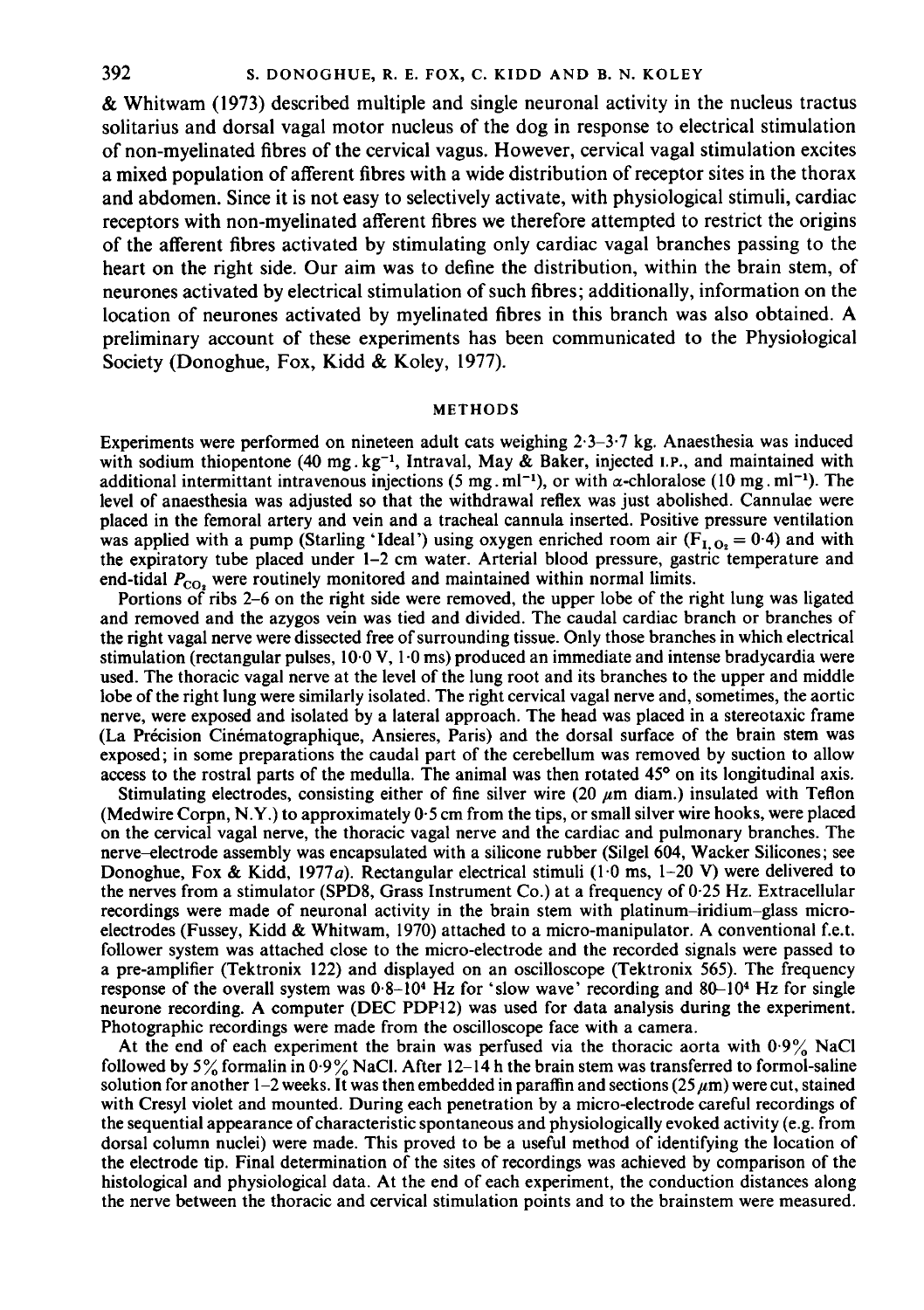

Fig. 1. 'Slow wave' and multi-neuronal activity evoked in the brain stem by stimulation of the caudal cardiac nerve. During the upper trace the nerve was stimulated at <sup>10</sup> V, <sup>1</sup> 0 ms and the lower at <sup>5</sup> V, <sup>1</sup> 0 ms. Two distinct components to the response can be observed. An 'early' response (latency <sup>20</sup> ms) and <sup>a</sup> 'late' response (latency <sup>108</sup> ms). A, <sup>10</sup> V, <sup>1</sup> <sup>0</sup> ms; B, <sup>5</sup> V, <sup>1</sup> <sup>0</sup> ms. A reduction in stimulation intensity resulted in disappearance of the late response. The stimulus artefacts are indicated by arrows.

#### RESULTS

#### 'Slow wave' and multi-neuronal responses

In twenty-eight cats, 190 penetrations were made into the brain stem between the limits of 4.0 mm rostral and 4.0 mm caudal to the obex, from 0 to 5.0 mm lateral to the mid-line, and from the dorsal surface to a depth of <sup>5</sup> 0 mm. Thus, much of the caudal brain stem was explored. In ninety penetrations, electrical stimulation of the caudal cardiac vagal branches evoked a negative 'slow wave' or a burst of electrical activity comprising a group of action potentials from many neurones. Characteristically, with suprathreshold stimulus intensities, the evoked response had two distinct components (Fig. 1). The short-latency early response began with <sup>a</sup> latency of <sup>20</sup> ms and lasted <sup>10</sup> ms. A second long-latency response occurred with an initial latency of <sup>108</sup> ms and lasted about <sup>75</sup> ms. A reduction in stimulus intensity caused the long latency response to disappear abruptly. In general, the late response was invariably clearly separated in time from the early response, and it disappeared when the stimulus intensity was reduced to a level at which the early response was unaffected. In these experiments, the conduction distance (caudal branch-medulla) was <sup>182</sup> mm (range 160-190 mm)and the estimated minimum conduction time for non-myelinated fibres ( $> 2.5$  m  $\cdot$  s<sup>-1</sup>) would be less than 65 ms.

Thus, responses with such initial latencies of less than 65 ms could only be produced by myelinated nerve fibres in the cardiac branches. They were observed in seventy-five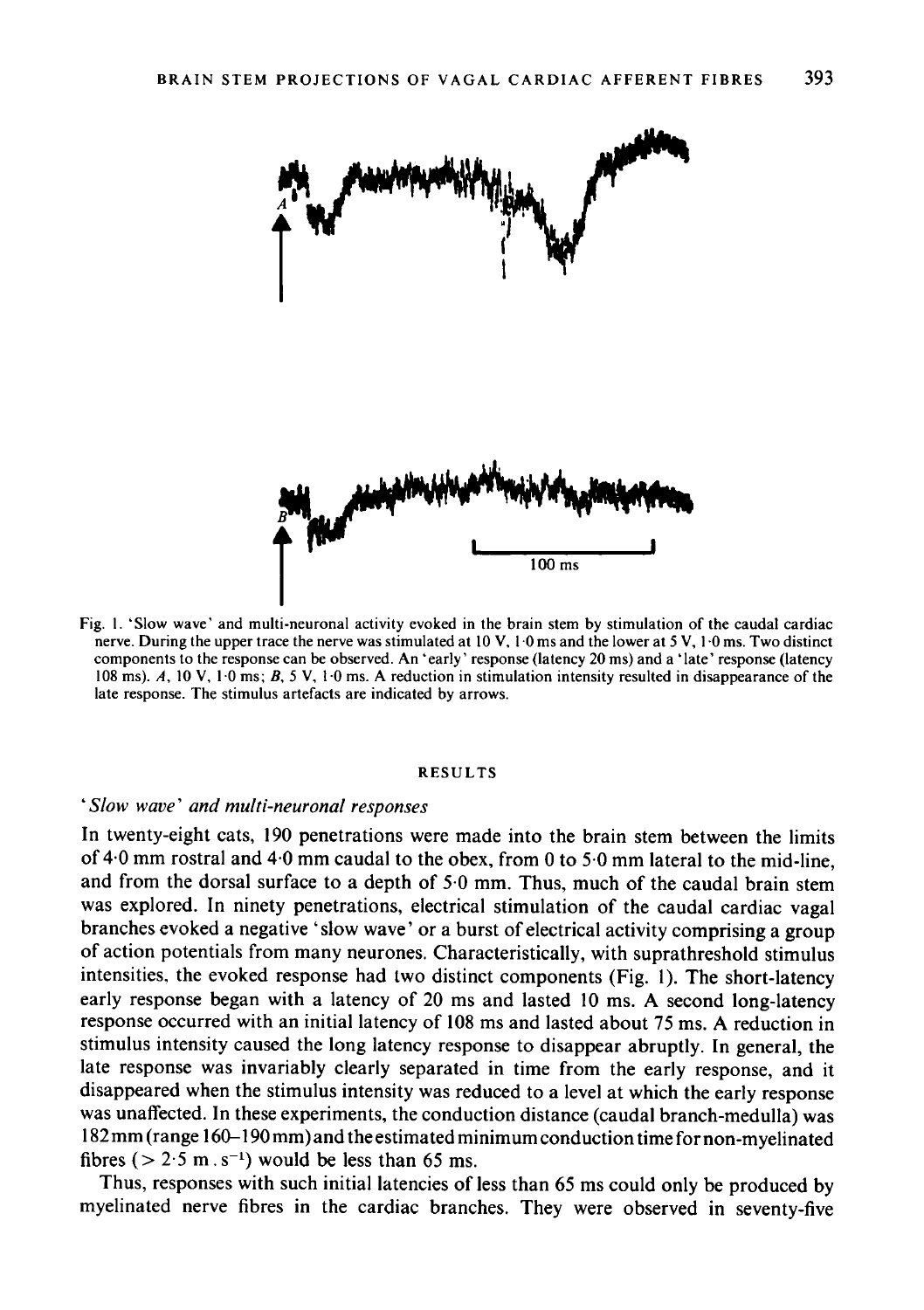

Fig. 2. Sites from which 'slow wave' and multi-neuronal activity was evoked by stimulation of the caudal cardiac vagal nerve. A-E represent sections of the brain stem, at <sup>1</sup> mm intervals, as shown on the dorsal view (insert). All recordings were made from the ipsilateral (right) side of the brain stem and the rostrocaudal extent is shown as the dotted area in the insert. On the left side are sites with long latency responses and on the right are shown short latency responses. The depth over which responses were recorded is indicated by the vertical lines. X, dorsal motor nucleus of vagus; XII, hypoglossal nucleus; TS, tractus solitarius; NA, nucleus tractus.

penetrations at recording sites between <sup>1</sup> <sup>0</sup> mm caudal and <sup>3</sup> <sup>0</sup> mm rostral to the obex and their location is shown in Fig. 2. Responses occurred most frequently in penetrations through the medial subnucleus of the nucleus tractus solitarius and the lateral edge of the area postrema (43 penetrations), although some were found in the lateral subnucleus of the nucleus tractus solitarius (9). Responses were also recorded in the region of the dorsal vagal motor nucleus vagus (15); in the reticular formation between the nucleus tractus solitarius and the nucleus ambiguus (5) and in the nucleus ambiguus itself (3).

The high threshold long-latency group of responses with initial latencies of 65-250 ms were likely to be due to activation of vagal non-myelinated fibres since their latencies are appropriate and they were only observed when stimulus intensity and duration were increased well above those required to evoke short-latency responses. In some cases late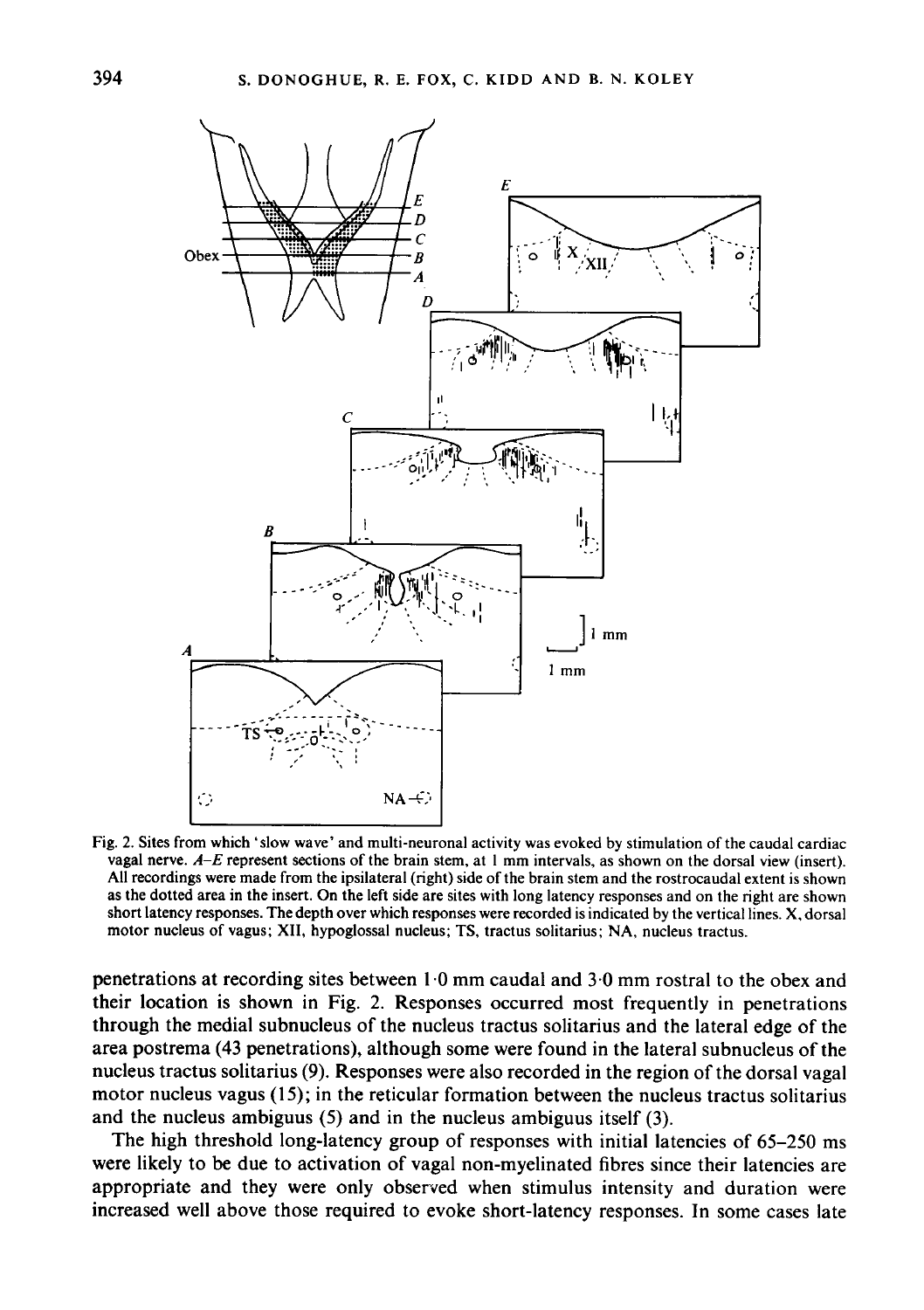responses were observed at sites where short latency responses did not simultaneously occur. These responses were recorded between the level of the obex and 3-0 mm rostral to the obex in sixty-one penetrations at the sites shown in Fig. 2. Most active sites lay within the medial subnucleus of the nucleus tractus solitarius (29 penetrations), the area postrema (12) and the dorsal vagal motor nucleus (15). In addition, responses were found in the parahypoglossal area (4) and the lateral reticular formation dorsal to nucleus ambiguus (3).

Despite an extensive search through the lateral and ventral areas of the brain stem, short and long-latency evoked responses following stimulation of the cardiac vagal nerves were not observed.

Although study of evoked 'slow' waves and multi-neuronal responses provides information about the regions of the brain stem to which cardiac vagal fibres project it is not possible to identify individual contributions to these responses of primary afferent fibres, efferent fibres or interneurones. Therefore, during the study major emphasis was placed on the characteristics of the activity recorded from individual neurones.

## Responses from Single Neurones

Recordings were made from eighty-seven single neurones and under the conditions of the experiments only one was spontaneously active. The latency to the first spike in response to caudal cardiac branch stimulation varied from 7 to 250 ms. For fifteen neurones the latency ranged from <sup>7</sup> to 50 ms and with the conduction distances involved they could only have been activated by myelinated fibres (see later).

## Neurones activated by non-myelinated.fibres

For seventy-two neurones the range of latencies (67-250 ms; mean  $144 \pm 46$  ms) was compatible with the hypothesis that they were activated by non-myelinated vagal fibres. The stimulus intensities were appropriate and well above those required to evoke short latency responses. In several intances, recordings were made of electrically evoked fibre activity in the cervical vagus and it was observed that the threshold for excitation of non-myelinated fibres was just below that of late responses in the brain stem. In order to confirm that the late responses were due to activation of non-myelinated afferent fibres and not to long polysynaptic central connexions the vagus was additionally stimulated in the neck; such two-point stimulation was performed for thirty-two neurones. The mean overall latency for these neurones was 164 ms (range 128-220 ms) and the mean branch medulla conduction distance was <sup>184</sup> mm (range 160-190 mm). The peripheral conduction velocity, calculated from the two-point stimulation experiments, of the fibres activating these neurones was  $1.28 \text{ m.s}^{-1}$  (mean, range  $0.7-2.0 \text{ m.s}^{-1}$ ). In each case the fibres activating these long-latency neurones were non-myelinated, in no case were myelinated fibres involved. The distribution of latencies for those neurones  $(n = 43)$  not tested with twopoint stimulation was similar and we therefore suggest that they were also excited by nonmyelinated fibres.

# Classifcation of Neurones

Since there is no published data which would allow us to decide whether recordings were made from neurones activated synaptically or nonsynaptically by non-myelinated fibres we identified <sup>a</sup> number of criteria. At suprathreshold intensities, single shock stimulation of the cardiac vagal branches evoked 1-5 spikes. Those neurones in which two or more spikes were evoked by such stimulation were regarded as being excited synaptically. Those in which only a single spike could be evoked belong to one of three populations: they may be excited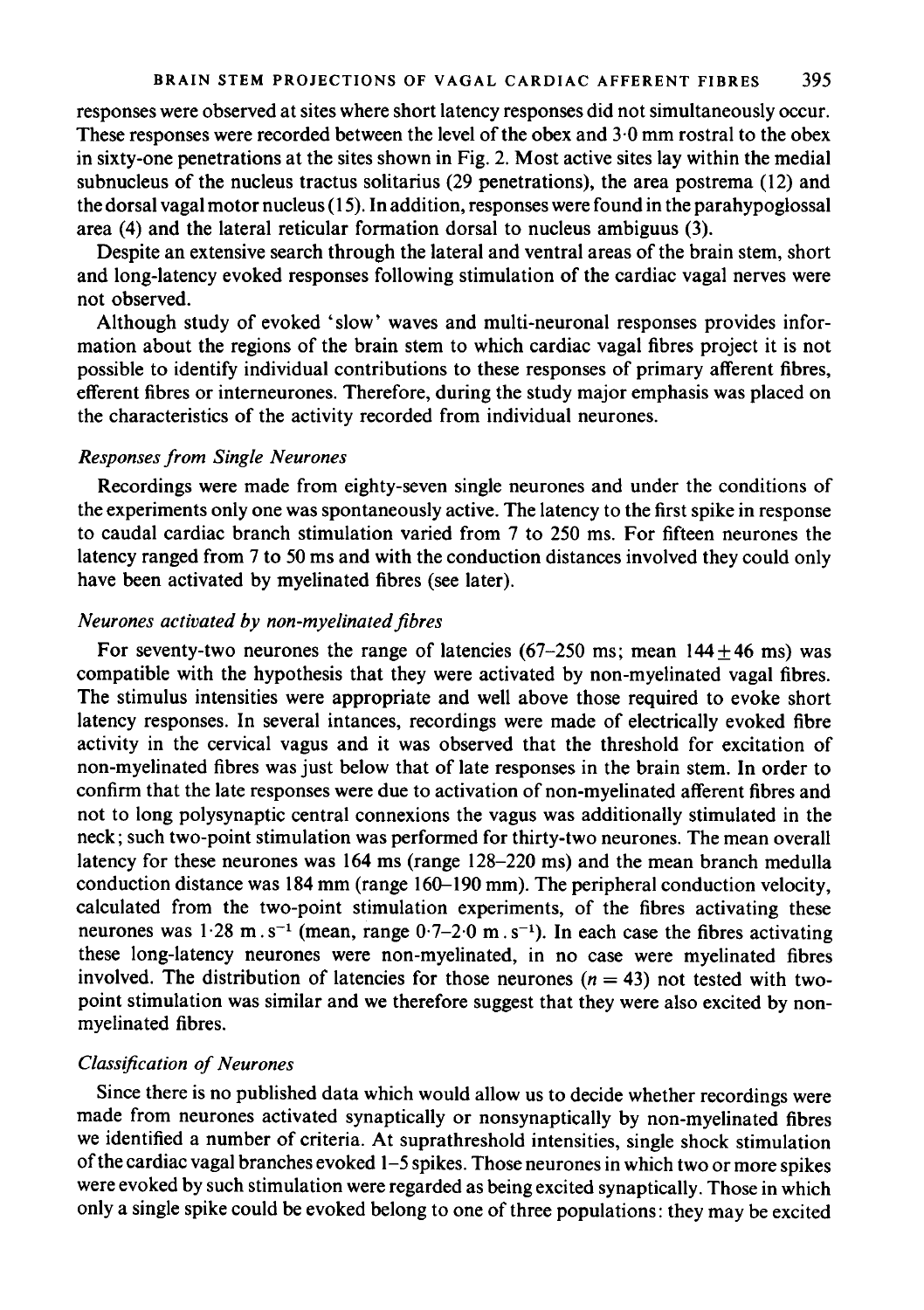|                                                            | Synaptic       | Non-synaptic  | Unclass.        |
|------------------------------------------------------------|----------------|---------------|-----------------|
| No. of spikes                                              | 1–5            |               |                 |
| Latency variability at threshold (ms)                      | $5 - 100$      | $\lt 2$       |                 |
| Latency shift, threshold to supramax (ms)                  | $5 - 30$       | $\leq$ 3      |                 |
| Intensity change for probability change from               |                |               |                 |
| $0-100\%$ (V)                                              | $< 0.2 - > 10$ | < 0.2         |                 |
| Latency (ms) (mean $\pm$ s.e.)                             | $168.5 + 7.7$  | $136.6 + 6.2$ | $122.5 + 10.3$  |
| Range                                                      | $67 - 250$     | $72 - 164$    | $70 - 210$      |
| Conduction velocity $(m \tcdot s^{-1})$ (mean $\pm$ s. E.) | $1.19 + 0.07$  | $1.46 + 0.08$ | $1.61 \pm 0.12$ |
| Range                                                      | $0.7 - 2.5$    | $0.9 - 2.4$   | $0.9 - 2.5$     |
| No. of neurones                                            | 34             | 21            | 17              |

Table 1. Properties of neurones after final classification

synaptically and respond with a single spike at up to  $5 \times$  threshold stimulus intensities, or they may be excited nonsynaptically, and be afferent fibres excited orthodromically or efferent neurones activated antidromically. To provide further evidence toward a separation of these categories we used criteria derived from those previously used in systems which involved myelinated fibres (e.g. Fussey et al. 1970).

The criteria tested were: the number of spikes evoked by a single supramaximal stimulus, variability of latency at threshold, latency change when the stimulus intensity was increased from threshold to supramaximal levels, and the range of stimulus intensities required to increase the probability of the response from 0 to  $100\%$ . The responses of the two groups are shown in Table 1. The primary considerations which governed whether neurones were defined as being synaptically activated was that they should respond with two or more spikes to a single, supramaximal stimulus. The population of such neurones had the following properties: variability of latency at threshold  $(100\% \text{ probability}) < 5 \text{ ms}$  (range 5–50 ms), change of latency with increased stimulus intensity  $\langle$  5 ms (range 5-30 ms) and an increase of stimulus intensity of  $0.5$  V (range  $0.5-7.5$  V) to achieve an increase in probability from 0 to 100%. Fig. 3 A shows an example of the evoked activity of a synaptically activated neurone and illustrates all of these properties. Fig.  $3B$  shows post-stimulus-time histograms of the neurone. Neurones that responded with one spike but fulfilled the above criteria were placed into the synaptically activated category, while neurones which did not exhibit these properties were placed in the nonsynaptic group (Table 1). An example of the activity of a nonsynaptically activated neurone and of post-stimulus-time histograms for such neurones is shown in Fig. 4.

Finally, thirty-four neurones were judged to be synaptically excited and twenty-one neurones were placed in the nonsynaptic group. For the remaining seventeen neurones, insufficient evidence was obtained and they therefore remained unclassified.

### Convergence

The responses of all seventy-two neurones which responded to stimulation of nonmyelinated fibres in the caudal cardiac branch were examined to identify additional excitation by myelinated fibres which would be revealed by responses at short latency in addition to those at long latency. Only one neurone showed such effects; it responded with a single spike at a latency of 47 ms to caudal cardiac branch stimulation which was followed by a burst of 5-6 spikes starting at about 110 ms.

Fifty-eight neurones responding to caudal cardiac nerve stimulation were tested to see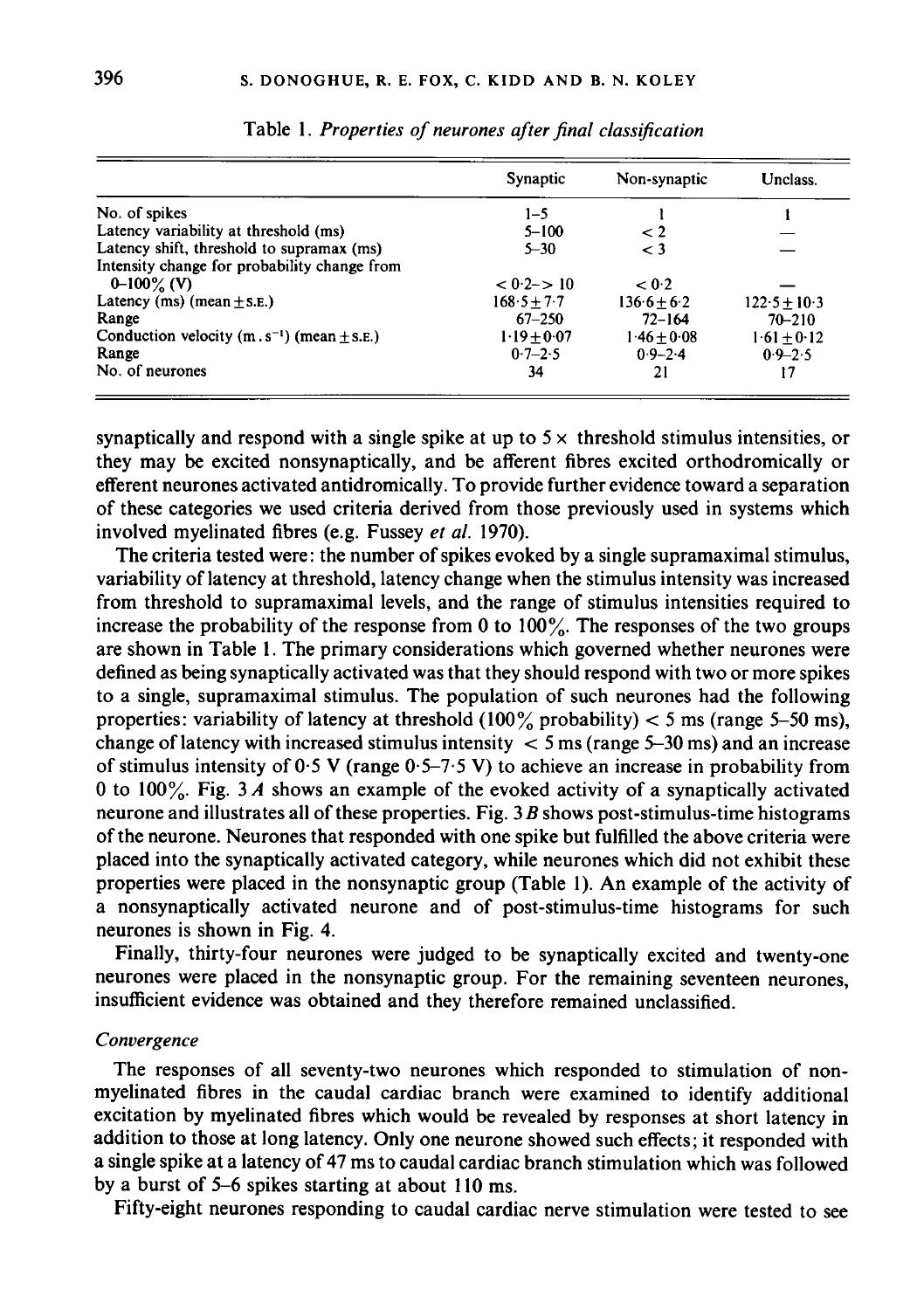

Fig. 3. Evoked activity of a neurone synaptically activated by non-myelinated fibres in the caudal vagal cardiac nerve. A, responses at threshold and supramaximal stimulus intensities. Note variability in latency and number of spikes. Stimulus artefact ( $\uparrow$ ) is indicated. Action potentials have been retouched. B, post-stimulus time histograms at threshold (4.4 V, 1.0 msec) and supramaximal (12.0 V, 1.0 msec) intensities. Note the shortening of latency and reduction in variability which accompanies the increase in intensity.

whether early or late responses were induced by stimulation applied to the more caudal thoracic vagal nerve (including pulmonary afferent fibres); seven neurones were tested for potential activation by pulmonary vagal branches, and four by the aortic nerve. Only two neurones showed such convergence. One, activated synaptically from the cardiac branch with a latency of 145 ms, was also activated from the thoracic vagal nerve at the level of the lung root with a latency of 135 ms. The other, showing early convergence effects from the cardiac branch (see above) responded repeatedly at short latency following stimulation of the thoracic vagal nerve.

### Location of neurones

The recording sites of all neurones activated by non-myelinated fibres in the caudal cardiac branches of the vagal nerve are shown in Fig. 5. They were all in the lower brainstem between the level of the obex and  $3.0 \text{ mm}$  rostral. Forty-five were located in the medial subnucleus of the nucleus tractus solitarius, two were in the lateral subnucleus of the nucleus tractus solitarius, thirteen were in the area postrema and on the border between the nucleus tractus solitarius and the area postrema. Nine neurones were in the dorsal vagal motor nucleus, one was in the parahypoglossal area and two in the lateral reticular formation, dorsal to the nucleus ambiguus. Many penetrations were made through nucleus ambiguus but no neurones excited by non-myelinated fibres were observed.

Neurones excited synaptically and nonsynaptically are indicated separately in Fig. 5.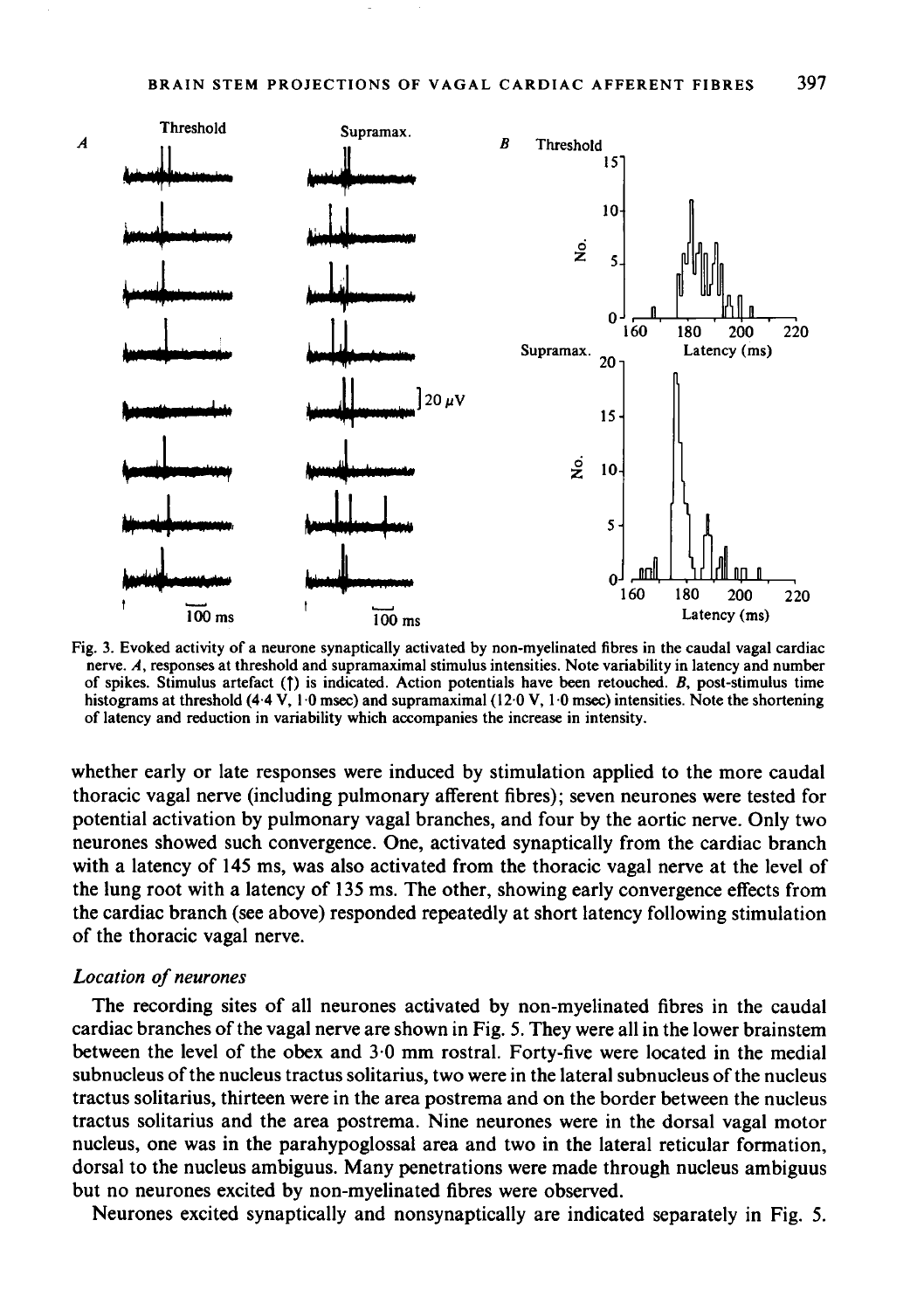

Fig. 4. Response of single neurone excited nonsynaptically by electrical stimulation of non-myelinated fibres in the caudal vagal cardiac nerve. A, a single action potential with constant latency with threshold (a,  $6 \text{ V}$ ,  $1 \cdot 0$ ms) and supramaximal; (b, 12 V, 10 ms) stimulus intensities. The stimulus artefact (1) is indicated. B, post-stimulus-time histograms from another neurone responding to threshold (5 V, 1 0 ms) and supramaximal (12 V, 1 0 ms) stimulus intensities.

Neurones of both groups were recorded in the medial subnucleus of the nucleus tractus solitarius and dorsal vagal motor nucleus. Synaptically activated neurones were also recorded in the area postrema, whilst nonsynaptically activated neurones were not. Both neurones recorded in the lateral reticular formation were nonsynaptucally activated.

### Neurones activated by myelinated fibres

Recordings were made from fifteen neurones at latencies compatible with excitation of myelinated fibres in the caudal cardiac branch. Using conventional criteria (Fussey et al. 1970), twelve were classified as being synaptically activated, whilst three remained unclassified. The mean initial latency of these neurones was  $29.3$  ( $\pm 14.0$  ms; range 7–50 ms). For five neurones, two point stimulation of the vagus showed that the mean conduction velocity of the afferent fibres activating them was  $8.9$  ms (range  $3.3-16.0$  m.s<sup>-1</sup>).

Eight neurones were tested to determine whether they were also activated by stimulation of the thoracic vagal nerve; three were activated by such stimulation at latencies of 17-40 ms, i.e. by myelinated fibres.

## Location of neurones

The recording sites of thirteen neurones are shown in Fig. 6. Eleven were in the nucleus tractus solitarius, eight in the medial subnucleus, three in the lateral subnucleus. One neurone was located in the dorsal vagal motor nucleus and another was in the lateral reticular formation, lateral to the hypoglossal nucleus.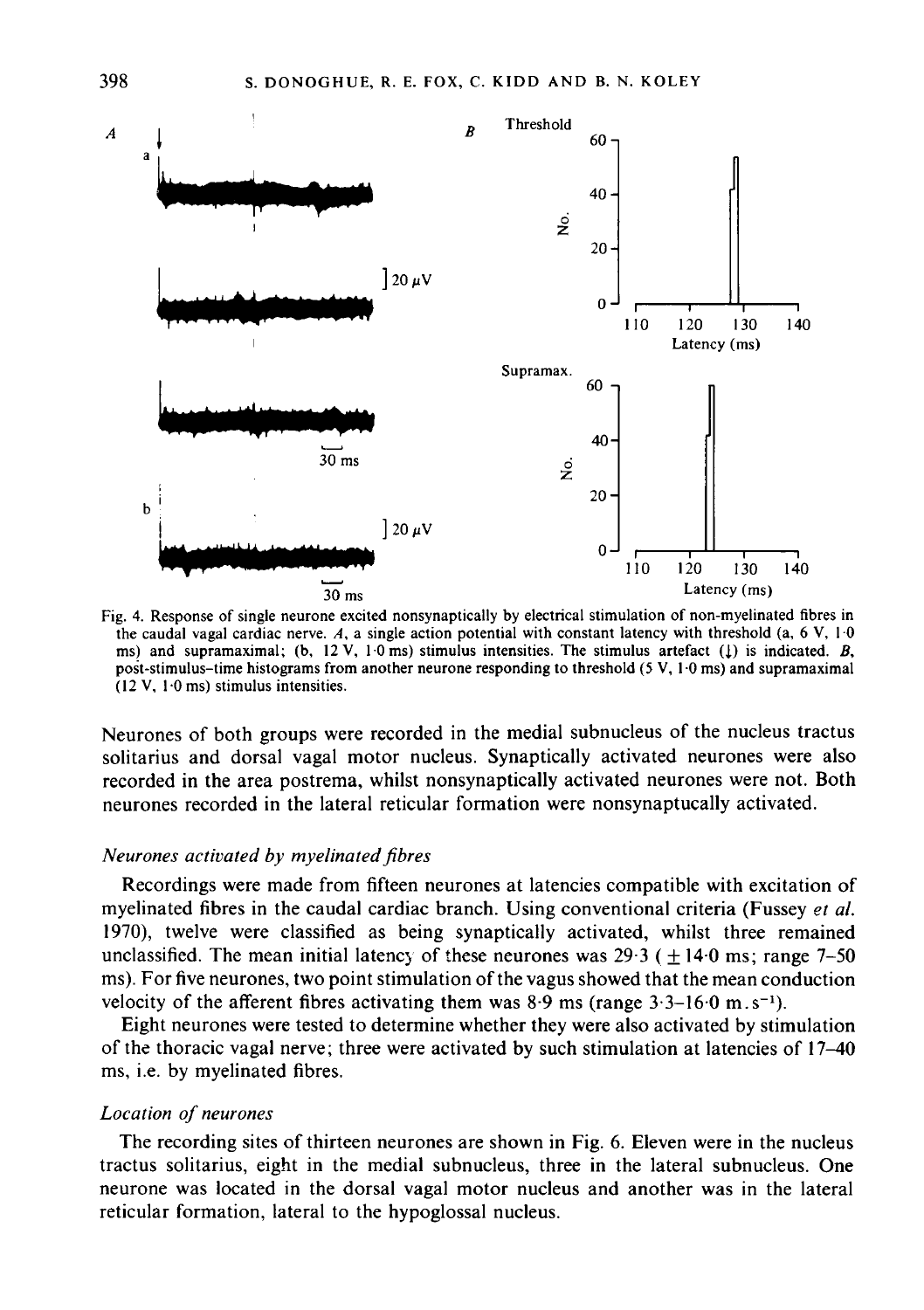

Fig. 5. Sites at which recordings were made from neurones activated by non-myelinated fibres of the caudal cardiac vagal nerve. A-E represent sections at <sup>1</sup> mm intervals shown on the dorsal view of the brain stem (insert). All recordings were made from the ipsilateral (right) side and overall extent is indicated on the plotted area. For clarity, synaptically activated neurones  $(\bullet)$  are plotted on the right side, while the nonsynaptically activated ( $\blacksquare$ ) and unclassified ( $\times$ ) neurones are shown on the left side. TS, tractus solitarius; AP, area postrema; X, dorsal motor vagal nucleus; XII, hypoglossal nucleus; NA, nucleus ambiguus; DCN, dorsal column nuclei.

### DISCUSSION

Neurones excited by afferent fibres in the caudal cardiac nerve have been demonstrated in the medial brain stem, particularly in the medial subnucleus of the nucleus tractus solitarius, the area postrema and the dorsal vagal motor nucleus. Although some neurones were excited by myelinated vagal afferent fibres, particular attention was paid to neurones which responded with a long latency, and several lines of evidence suggest that the afferent fibres activating these neurones were non-myelinated. The stimulus intensities were appropriate for excitation of such afferent fibres and the conduction velocities of vagal afferent fibres (determined by two-point stimulation) for a large population of neurones were less than  $2.5$  m. s<sup>-1</sup>. Furthermore, there was no evidence that these neurones were additionally excited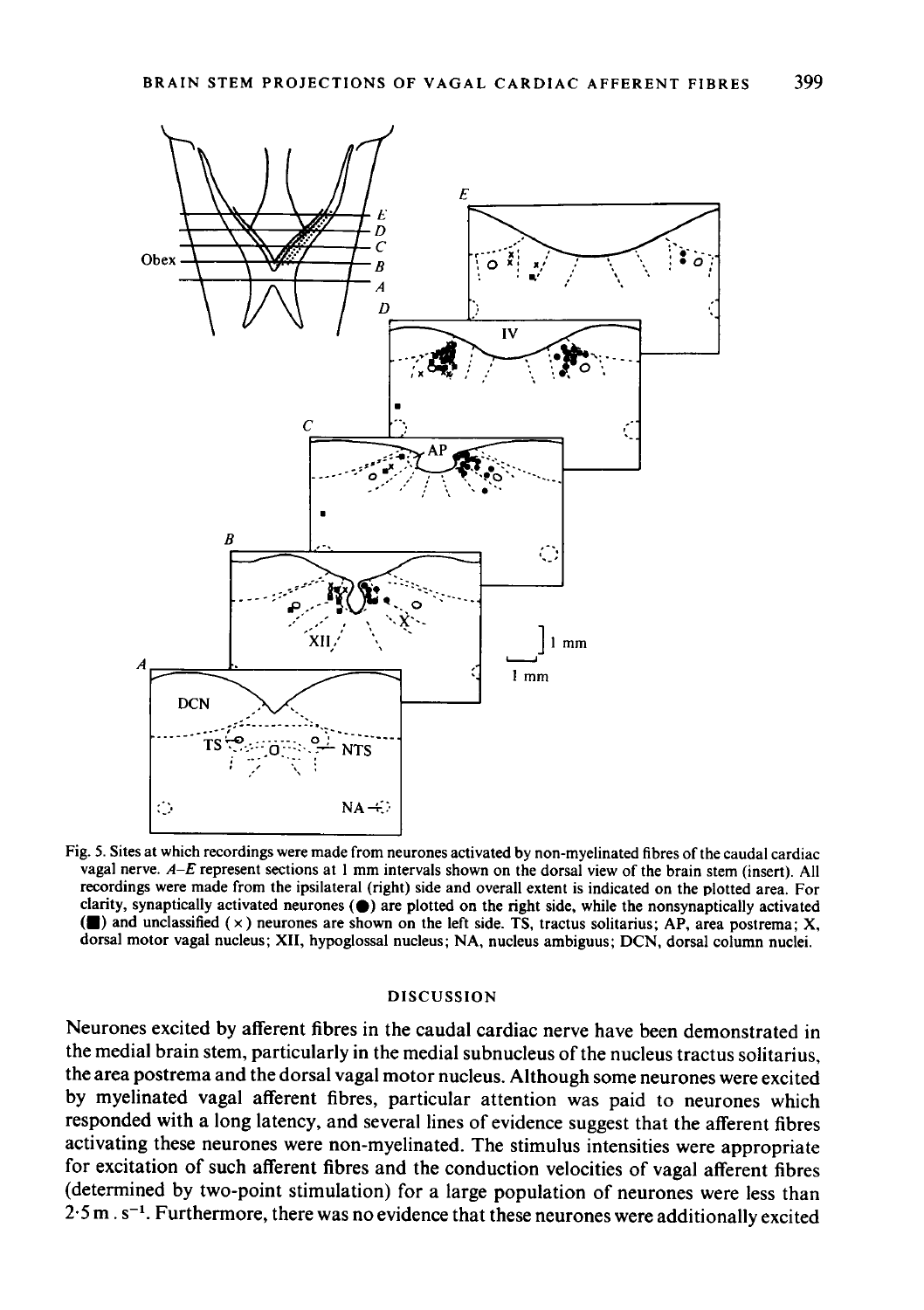

Fig. 6. Sites at which recordings were made from neurons activated by myelinated fibres of the caudal vagal cardiac nerve. Arrangement and abbreviations as Fig. 5.

by volleys in myelinated fibres within the caudal cardiac nerve. These characteristics were to be expected from neurones activated by the arrival of volleys in vagal non-myelinated afferent fibres rather than by myelinated fibres over a long polysynaptic pathway. Thus, for the first time evidence has been provided for the location of neurones in the lower brain stem which are influenced by non-myelinated afferent fibres in the cardiac vagal branches.

### Neurones activated by myelinated fibres in cardiac vagal branches

These neurones, most of which were activated synaptically, were located mainly within the nucleus tractus solitarius, both medial and lateral to the tractus solitarius. A detailed study of convergent influences from other cardiac and pulmonary vagal branches onto these neurones was not made, other than to show that they were not excited by non-myelinated fibres of the same cardiac branch. The locations of some neurones activated by atrial receptors with myelinated afferent fibres have previously been described (Baertschi, Munzer, Ward, Johnson & Gann, 1975; Keith, Kidd, Linden & Snow, 1975; Ward, Baertschi &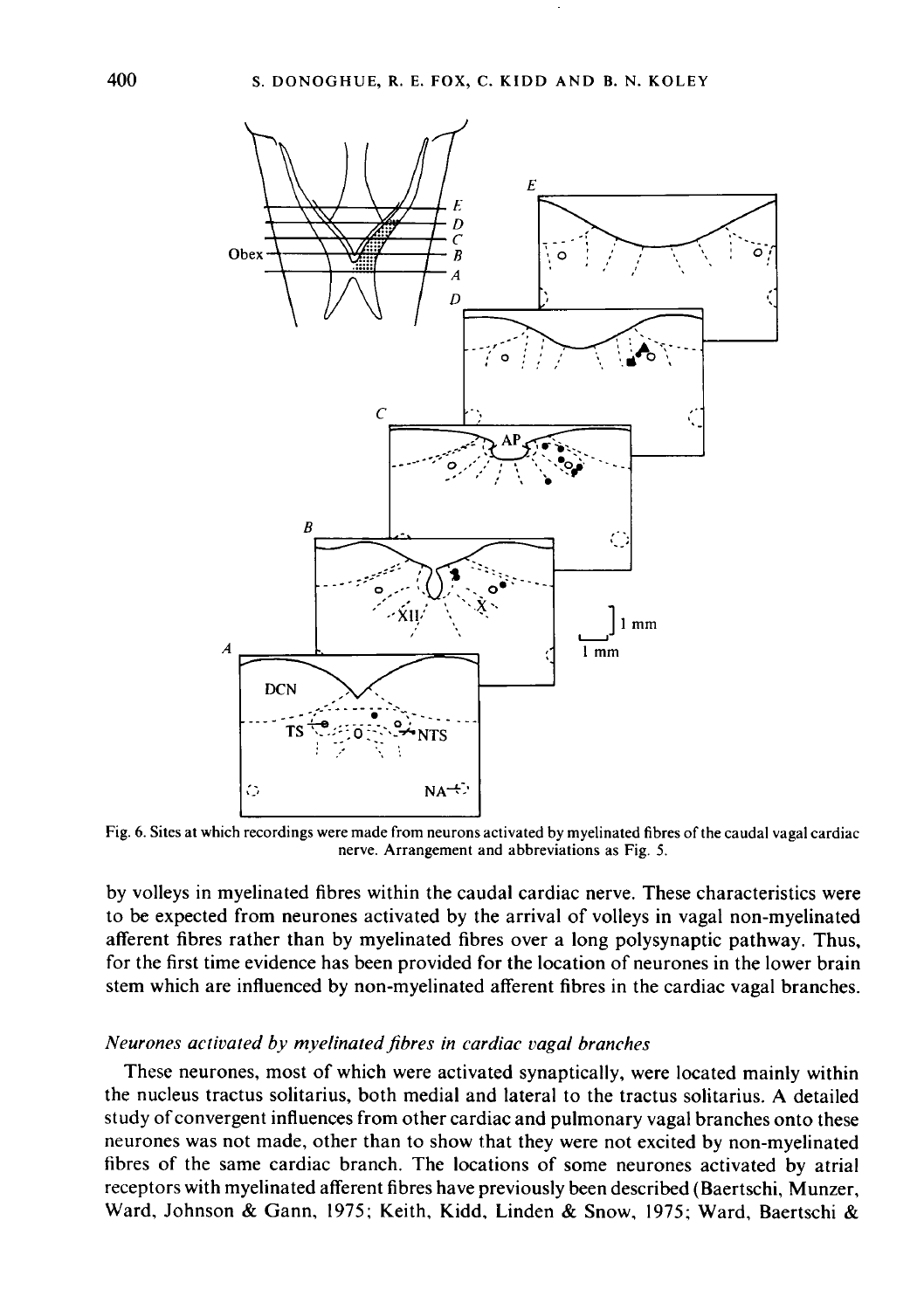Gann, 1977) and were in these regions; i.e., the medial subnucleus of nucleus tractus solitarius, the dorsal vagal motor nucleus, the parahypoglossal area and the reticular formation ventral to the nucleus tractus solitarius. Although the nature and origins of receptors attached to the vagal afferent fibres excited by the electrical stimuli to the cardiac branch remain to be established, it is known that fibres from the heart and lungs travel in this branch. Further experiments using physiological stimuli are clearly required.

### Neurones activated by non-myelinated fibres in the cardiac branch

Criteria based on conventional electrophysiological techniques were used to determine whether recordings were from neuronal elements excited synaptically or nonsynaptically, since these had not been established for neurones activated by non-myelinated fibres. The nonsynaptic groups may be primary afferent fibres or may represent antidromically activated cell bodies with efferent fibres in the caudal cardiac nerve. Several indirect lines of evidence suggest that efferent neurones are likely to form a majority of this group. Most recordings from single cells could be maintained over depths of  $100-130 \mu m$  whereas axonal recordings can be satisfactorily obtained only over depths of  $10-20 \mu m$  (Fussey *et al.* 1970). The low ratio of synaptic to nonsynaptic recordings (34:21), compared to the high ratios usually observed using this type of metal electrode (e.g. 41:15 for dorsal column nuclei (Fussey et al. 1970), 45:4 for neurones activated by myelinated aortic nerve fibres and 29:6 for neurones activated by aortic nerve non-myelinated fibres (Donoghue, Kidd & McWilliam, 1978; Donoghue, Fox, Kidd & McWilliam, 1981), is also compatible with the proposition that the nonsynaptic recordings probably represent cell bodies of neurones with nonmyelinated efferent axons in the caudal cardiac vagal branch. Histological evidence for the presence of cells in this region with axons in the caudal cardiac nerve exists. Recently, Bennett, Kidd, Latif & McWilliam (1979, 1981) have shown in the cat that horseradish peroxidase applied to the cut central end of these cardiac vagal branches labels cells in the dorsal vagal motor nucleus as well as in the region of the nucleus ambiguus. Similarly, Geis & Wurster (1980) have shown that horseradish peroxidase, injected subepicardially, labels cell bodies in both these areas. The existence of non-myelinated vagal efferent axons in cardiac and pulmonary branches has also been demonstrated histologically (Agestoni et al. 1957) and since we have demonstrated electrophysiologically that neurones in the dorsal vagal motor nucleus and adjacent areas have non-myelinated axons in the cardiac vagal branches, we suggest that it is likely that the nonsynaptic group represents the cell bodies of non-myelinated efferent axons passing towards the heart. Although there is electrophysiological evidence that cells of the nucleus ambiguus have myelinated axons in the cardiac vagal branches with patterns of discharge which suggest cardiomotor and bronchomotor functions (McAllen & Spyer, 1978), <sup>a</sup> functional role for the non-myelinated efferent fibres remains to be established.

Afferent fibres with non-myelinated vagal axons within these cardiac branches have been shown to originate in the atria and ventricles (Amman & Schaefer, 1943; Jarisch & Zottermann, 1948; Dickinson, 1950; Neil & Zottermann, 1950; Öberg & Thorén, 1972; Thorén, 1976, 1977), and these branches also contain afferent fibres from the lungs (Dickinson, 1950 ;Oberg&Thoren, 1973; Donoghue, Fox&Kidd, unpublished observations). The central projections of these afferent fibres have not yet been determined by electrophysiological techniques. However, Kalia & Mesulum (1980), using an anterograde horseradish peroxidase technique, have attempted to trace the projection to the brain stem of afferent fibres claimed to originate in the heart; labelling was found to be mainly confined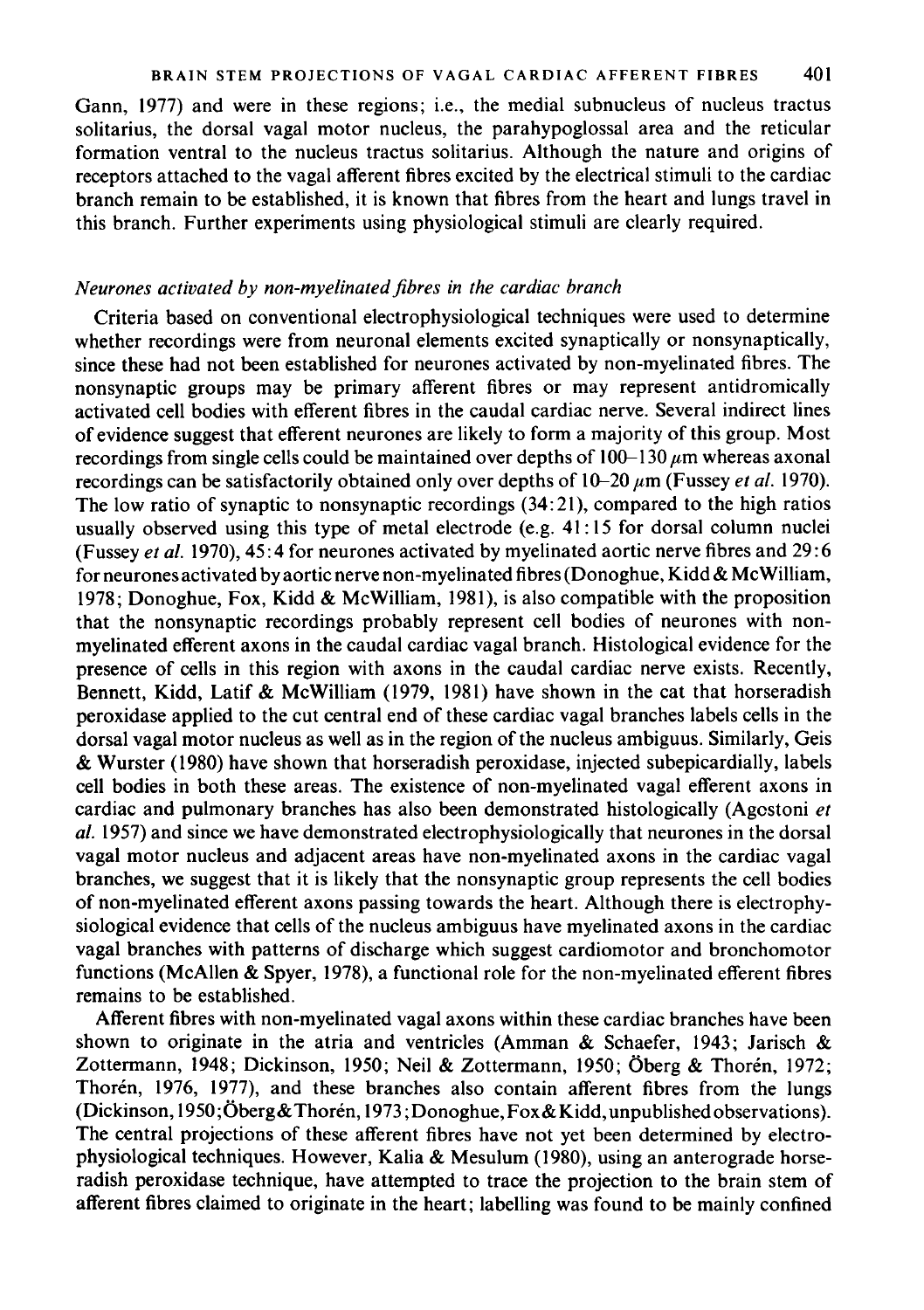to the subnuclei of the nucleus tractus solitarius and the area postrema. A similar distribution was demonstrated for pulmonary afferent fibres.

In our study, synaptically excited neurones were located almost exclusively in the dorsomedial medulla at, and rostral to, the obex. Many were located in the medial subnucleus of the nucleus tractus solitarius, and were therefore located in the region of the medulla where myelinated and non-myelinated afferent fibres in the aortic nerve terminate (Crill & Reis, 1968; Donoghue, Fox & Kidd, 1977b; Jordan & Spyer, 1978; Donoghue et al. 1981; Kalia & Welles, 1980), and where carotid sinus nerve afferent fibres terminate (Lipski, McAllen & Spyer, 1975; Jordan & Spyer, 1977; Berger, 1979; Panneton & Loewy, 1980). Despite the convergence of afferent inputs to this nucleus, little evidence could be found in this study for convergence onto single neurones of afferent myelinated and non-myelinated fibres from different areas. Clearly, the use of extracellular recording technique limited the search for such convergence to suprathreshold excitatory effects and subliminal influences would not have been easily detected.

Neurones activated by non-myelinated cardiac afferent fibres were not found in the nucleus ambiguus. This is surprising since such afferent fibres are known to produce <sup>a</sup> profound vagal bradycardia when excited (Öberg & White, 1970; Öberg & Thoren, 1973), and it is known that cardiomotor efferent neurones lie in this area (McAllen & Spyer, 1976, 1978). However, the cells are sparse and in our study <sup>a</sup> specific search was not made for neurones with myelinated axons excited antidromically from the cardiac branch. We were unable to demonstrate that afferent fibres in the cardiac vagal branches excited neurones in the ventrolateral brain stem likely to form the bulbospinal projections to sympathetic efferent neurones (e.g. Coote & Macleod, 1974a, b; Henry & Calaresu, 1974). Nor have we tested whether neurones in the dorsomedial subnucleus of the nucleus tractus solitarius which are activated by afferent fibres in the caudal cardiac nerve project to the spinal cord (Armendt, Czachurski, Dembowsky & Seller, 1979).

The location of neurones activated by the caudal vagal cardiac nerve in the area postrema is interesting, and raises the question of <sup>a</sup> functional role. Recently it has been shown that myelinated and non-myelinated afferent fibres of the carotid sinus nerve and myelinated fibre aortic nerve afferents also project to this area (Jordan & Spyer, 1977; Berger, 1979; Donoghue et al. 1981; Wallach & Loewy, 1980; Kalia & Welles, 1980). Several functions have been suggested for the area postrema (see Koella & Sutin, 1967). It may act as a trigger zone for vomiting since gastric relaxation and vomiting reflexes can be induced by electrical stimulation of non-myelinated fibre in the cardiac branch, by intrapericardial infusion of nicotine or by coronary artery occlusion (Abrahamsson & Thoren, 1972, 1973). The projection of cardiac non-myelinated fibres to the area postrema would provide <sup>a</sup> pathway for these effects. It has also been postulated that the area postrema may mediate the central nervous hypertensive effects of angiotension II (Joy & Lowe, 1970; Ferrario, Gildenberg & McCubbin, 1972; Gildenberg, Ferrario & McCubbin, 1973). The projection of nonmyelinated afferent fibres from cardiovascular receptor areas to the area postrema may indicate that angiotensin II exerts an action on neurones activated by these afferent fibres. Clearly, further observations would be needed to substantiate such a relationship between the synaptic connexions of non-myelinated vagal afferent fibres from the heart and lungs and the area postrema.

We are greatly indebted to Mrs J. C. Kaye for skilled technical assistance and to the British Heart Foundation, Medical Research Council and Wellcome Trust for financial support.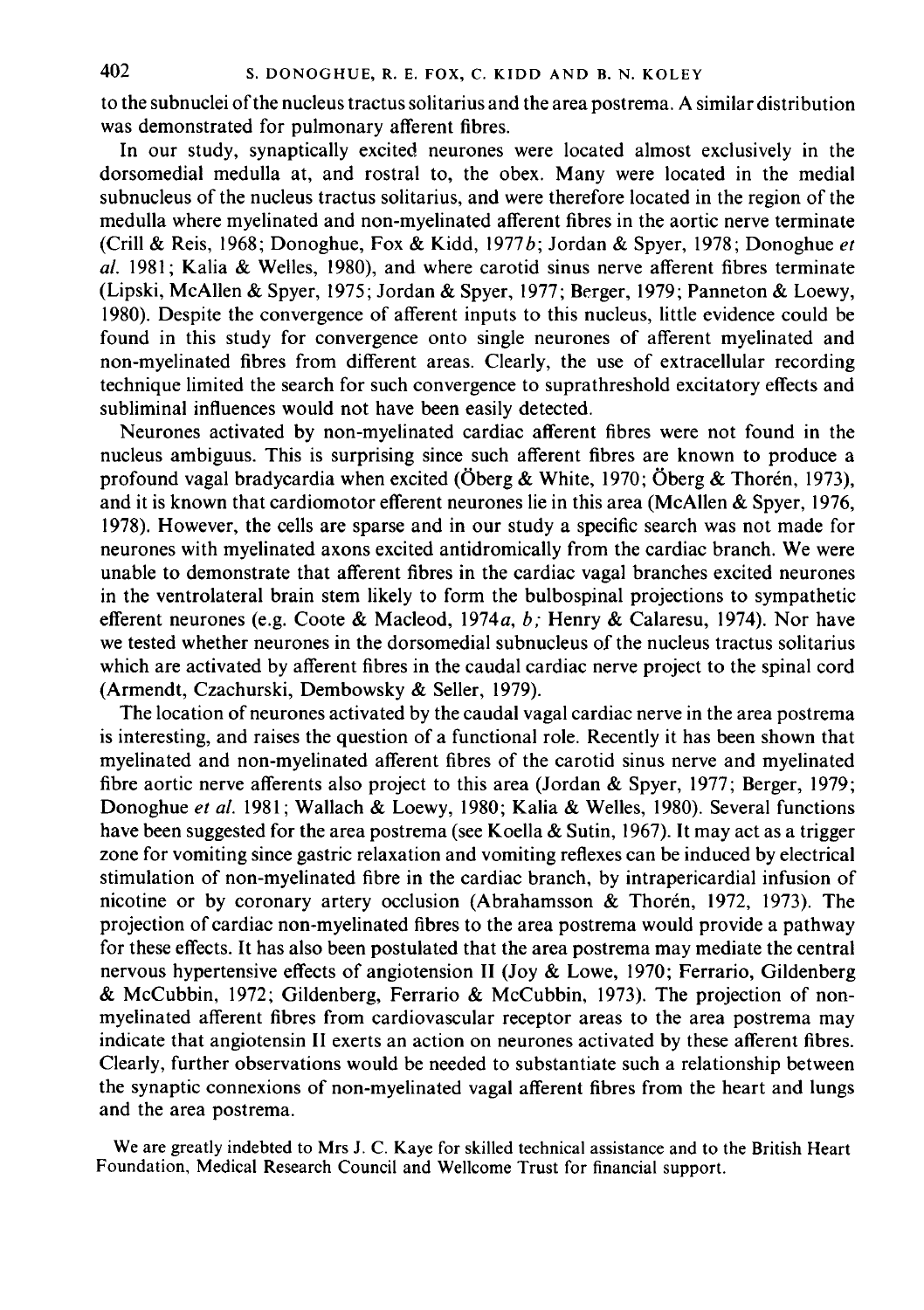#### **REFERENCES**

- ABRAHAMSSON, H. & THOREN, P. (1972). Reflex relaxation of the stomach elicited from receptors located in the heart. An analysis of the receptors and afferents involved. Acta physiologica scandinavica 84, 197-207.
- ABRAHAMSSON, H. & THORÉN, P. (1973). Vomiting and reflex vagal relaxation of the stomach elicited from heart receptors in the cat. Acta physiologica scandinavica 88, 433-439.
- AGOSTINI, E., CHINNOCK, J. E., DALY, M. DE B. & MURRAY, J. G. (1957). Functional and histological studies of the vagus nerve and its branches to the heart, lungs and abdominal viscera in the cat. Journal of Physiology 135, 182-205.
- ARMENDT, K., CZACHURSKI, J., DEMBOWSKY, K. & SELLER, H. (1979). Bulbospinal projections of the intermedio-lateral cell column; a neuroanatomical study. Journal of the Autonomic Nervous System 1, 103-117.
- AMMAN, A. & SCHAEFER, H. (1943). UBER sensible Impulse in Herznerven. Pflügers Archiv 246, 757-789.
- BAERTSCHI, A. J., MUNZER, R. F., WARD, D. G., JOHNSON, N. J. & GANN, D. S. (1975). Right and left atrial B-fiber input to the medulla of the cat. Brain Research 98, 189-193.
- BENNETT, J. A., KIDD, C., LATIF, A. B. & MCWILLIAM, P. N. (1979). The brain stem locations of cell bodies of vagal efferent fibres in cardiac and pulmonary branches in the cat. Journal of Physiology 290, 42P.
- BENNETT, J. A., KIDD, C., LATIF, A. B. & MCWILLIAM, P. N. (1981). A horseradish peroxidase study of vagal motoneurones with axons in cardiac and pulmonary branches of the cat and dog. Quarterly Journal of Experimental Physiology, 66, 145-154.
- BERGER, A. J. (1979). Distribution of carotid sinus nerve afferent fibres to solitary tract nuclei of the cat using transganglionic transport of horseradish peroxidase. Neuroscience Letters 14, 153-158.
- COLERIDGE, H. M., COLERIDGE, J. C. G. & KIDD, C. (1964). Cardiac receptors in the dog, with particular reference to two types of afferent ending in the ventricular wall. Journal of Physiology 174, 323-339.
- COLERIDGE, H. M., COLERIDGE, J. C. G., DANGEL, A., KIDD, C., LUCK, J. C. & SLEIGHT, P. (1973). Impulses in slowly conducting vagal fibers from afferent endings in the veins, atria and arteries of dogs and cats. Circulation Research 33, 87-97.
- COOTE, J. H. & MACLEOD, V. H. (1974a). The influence of bulbospinal monoaminergic pathways on sympathetic nerve activity. Journal of Physiology 241, 453-475.
- COOTE, J. H. & MACLEOD, V. H. (1974b). Evidence for the involvement in the baroreceptor of <sup>a</sup> descending inhibitory pathway. Journal of Physiology 241, 477-496.
- CRILL, W. E. & REIS, D. J. (1968). Distribution of carotid sinus and depressor nerves in the cat brain stem. American Journal of Physiology 214, 269-276.
- DICKINSON, C. J. (1950). Afferent nerves from the heart region. Journal of Physiology 111, 399-407.
- DONOGHUE, S., Fox, R. E. & KIDD, C. (1977 a). Some electrophysiological uses for <sup>a</sup> silicone rubber. Journal of Physiology  $269$ ,  $22-23$  P.
- DONOGHUE, S., Fox, R. E. & KIDD, C. (1977b). The distribution of aortic nerve afferent fibres in the brain stem of the cat. Journal of Physiology 273, 80-81 P.
- DONOGHUE, S., Fox, R. E., KIDD, C. & KOLEY, B. N. (1977). The projection of vagal cardiac C-fibres to the brain stem of the cat. Journal of Physiology, 270, 44 45 P.
- DONOGHUE, S., Fox, R. E., KIDD, C. & MCWILLIAM, P. N. (1981). The terminations and secondary projections of myelinated and nonmyelinated fibres of the aortic nerve in the cat. Quarterly Journal of Experimental Physiology 66, 405-422.
- DONOGHUE, S., KIDD, C. & MCWILLIAM, P. N. (1978). The distribution of neurones in the brain stem of the cat activated by A and C fibres of the aortic nerve. Journal of Physiology 285, 56-57 P.
- FERRARIO, C. M., GILDENBERG, P. L. & MCCUBBIN, J. W. (1972). Cardiovascular effects of angiotensin mediated by the central nervous system. Circulation Research 30, 257-262.
- FUSSEY, I. F., KIDD, C. & WHITWAM, J. G. (1970). The differentiation of axonal and soma-dendritic spike activity. Pflügers Archiv 321, 283-292.
- FUSSEY, I. F., KIDD, C. & WHITWAM, J. C. (1973). Activity evoked in the brain stem by stimulation of C-fibres in the cervical vagus nerve of the dog. Brain Research 49, 436-440.
- GEIS, G. S. & WURSTER, R. D. (1980). Horseradish peroxidase localization of cardiac vagal preganglionic somata. Brain Research 182, 19-30.